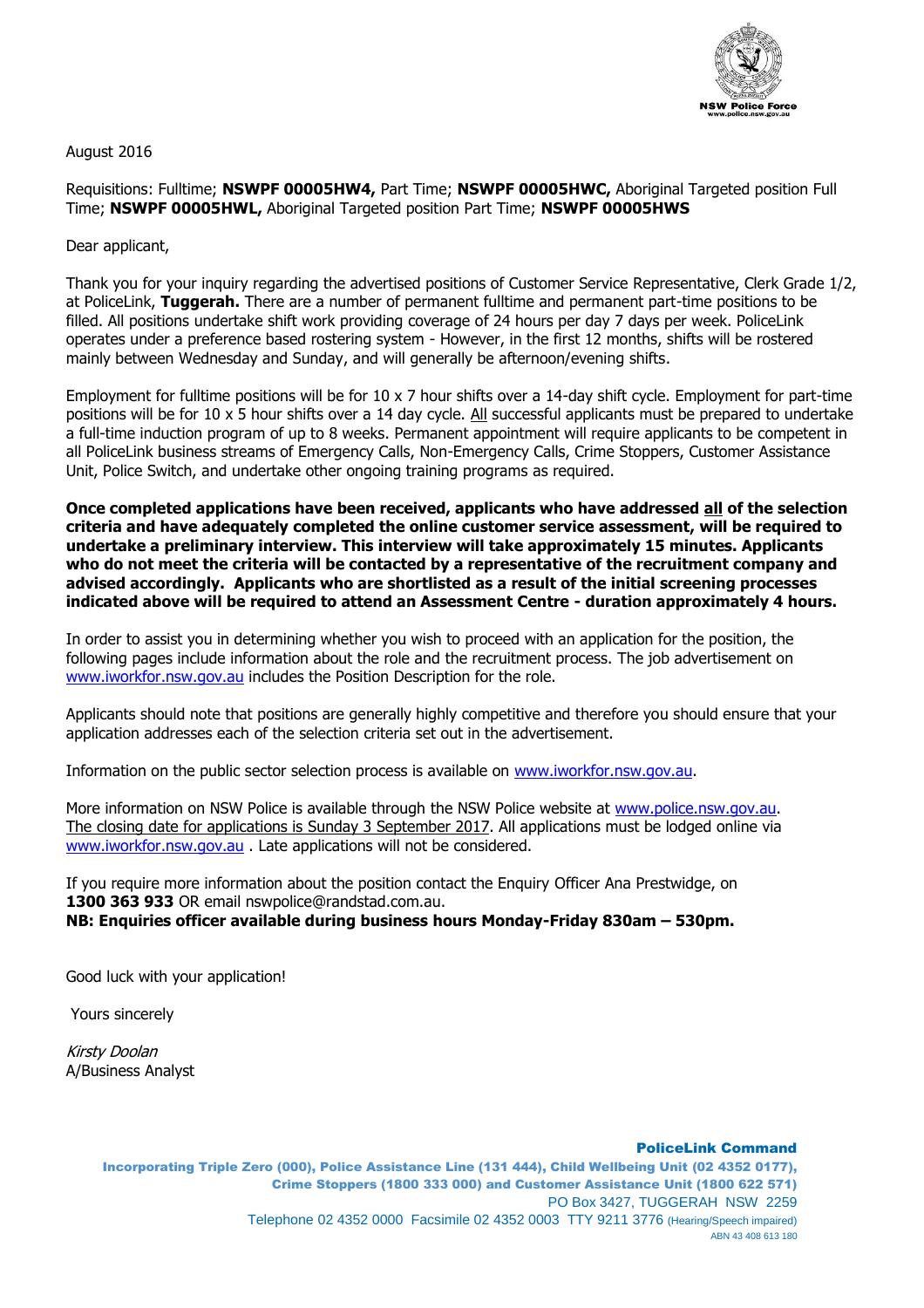

# About PoliceLink

PoliceLink is a multi media Contact Centre providing a quality service to the communities of NSW. Customer Service Representatives are required to successfully complete training in all of the following business streams.

PoliceLink receives contacts from members of the NSW Community including:

| <b>Emergency Calls</b>                    | Triple Ze |
|-------------------------------------------|-----------|
| Non-Emergency Calls                       | 131 444   |
| Crime Stoppers                            | 1800 33   |
| Customer Assistance Unit                  | 1800 62   |
| Police Switch                             | 9281 00   |
| NSW Police Force Community Portal (Online |           |
| reporting)                                |           |

Triple Zero (000) Crime Stoppers 1800 333 000 1800 622 571 9281 0000

#### **Emergency calls - Triple Zero (000)**

Customer Service Representatives (CSR's) receive, interpret and record calls that relate to a life threatening or time critical emergency. Call volumes increase during afternoons and escalate into the early hours of the morning. The bulk of calls occur between 3pm and 3am seven days per week. Consequently there is a demand for afternoon, evening, night and weekend shifts.

### **Non Emergency PoliceLink calls - 131 444**

Is a 'single point of contact' for 24 hour reporting and processing of non-emergency crime and incidents that do not require immediate police presence. CSRs also answer general inquiries from the community. The bulk of these contacts occur between 6am and 8pm seven days per week. Reports are also received online via the NSW Police Force Community Portal.

#### **Crime Stopper calls - 1800 333 000**

This unit gathers details of criminal activity from members of the community from phone calls and online reports and transfers this information to the appropriate Local Area Commands. Information can be given anonymously.

#### **Customer Assistance Unit calls - 1800 622 571**

Receives calls from the community to register a compliment, concern or complaint in relation to NSW Police.

#### **Police Switch calls - 9281 0000**

Receives calls from the community seeking assistance in respect of telephone numbers and general inquiries.

#### **NSW Police Force Community Portal**

Processing non-urgent crime reports lodged online by members of the community

#### **Other business streams**

CSRs also answer calls relating to Injury Management Hotline, Petfind Line and other special operations.

PoliceLink is also the home of the NSW Police Child Well Being Unit (CWU). The CWU allows for the recording and exchange of information between NSWPF and other government agencies regarding children at risk. **This business stream does not fall under this recruitment.**

#### **PoliceLink vision**

To deliver quality customer service through a multi-media contact centre focusing on the needs of our community.

#### **PoliceLink mission**

To provide a 24-hour quality information and reporting service to the community, contributing to a safer NSW.

PoliceLink is part of the Operational Communication and Information Command (OCIC), reporting directly to the Assistant Commissioner. PoliceLink is established at both Tuggerah and Lithgow. The two sites operate as one virtual call centre staffed by approximately 400 officers, including Customer Service Representatives, Team Leaders, Training, Technical, Administration and Leadership Units.